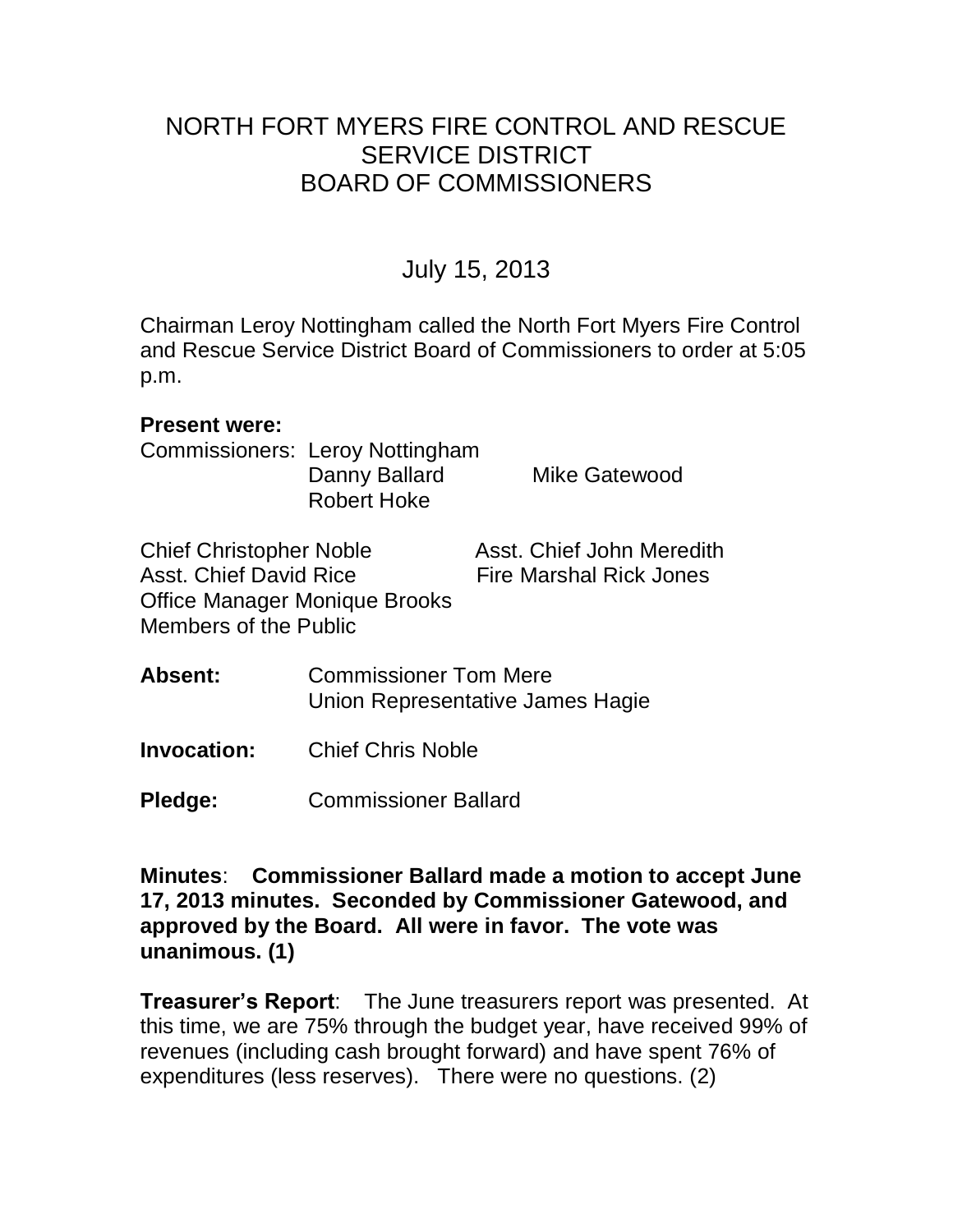## **Chief's Report:**

By Chief Noble-

- Weekly reports and monthly run sheet is attached
- We are beginning to work on the 2013/2014 Budget
- We are still looking in to the Health Insurance in Collier County. It is called a consortium, and you do not have to be a member. Commissioner Nottingham asked who is heading this group? Chief Noble responded, it is a company called Benecon, and Brown and Brown; it was brought about by the Fire Districts in Collier County. Chief Noble also noted, that he feels it is too early to be feasible now, however we will continue to follow it over the next year, and that it may be a viable option in the future.
- The meeting at Lehigh Fire, regarding SB 1410, will be on July  $30<sup>th</sup>$ , at 6:00 p.m. They have requested that only 1 person from each District be present, due to room size limitations.
- We met with our insurance brokers this week, and we are looking at all our options
- We have completed the Five Year Plan, and are presenting it to you

By Asst. Chief Meredith –

We have begun vehicle maintenance this week

### **Training:**

Report is attached. There were no questions.

**Fire Prevention:** Report is attached. There were no questions.

**Public Education:** Report is attached. Commissioner Gatewood asked if we still do station tours? Chief Noble responded yes. There were no other questions.

**Union:** Chief Noble said everything was going great.There were no questions.